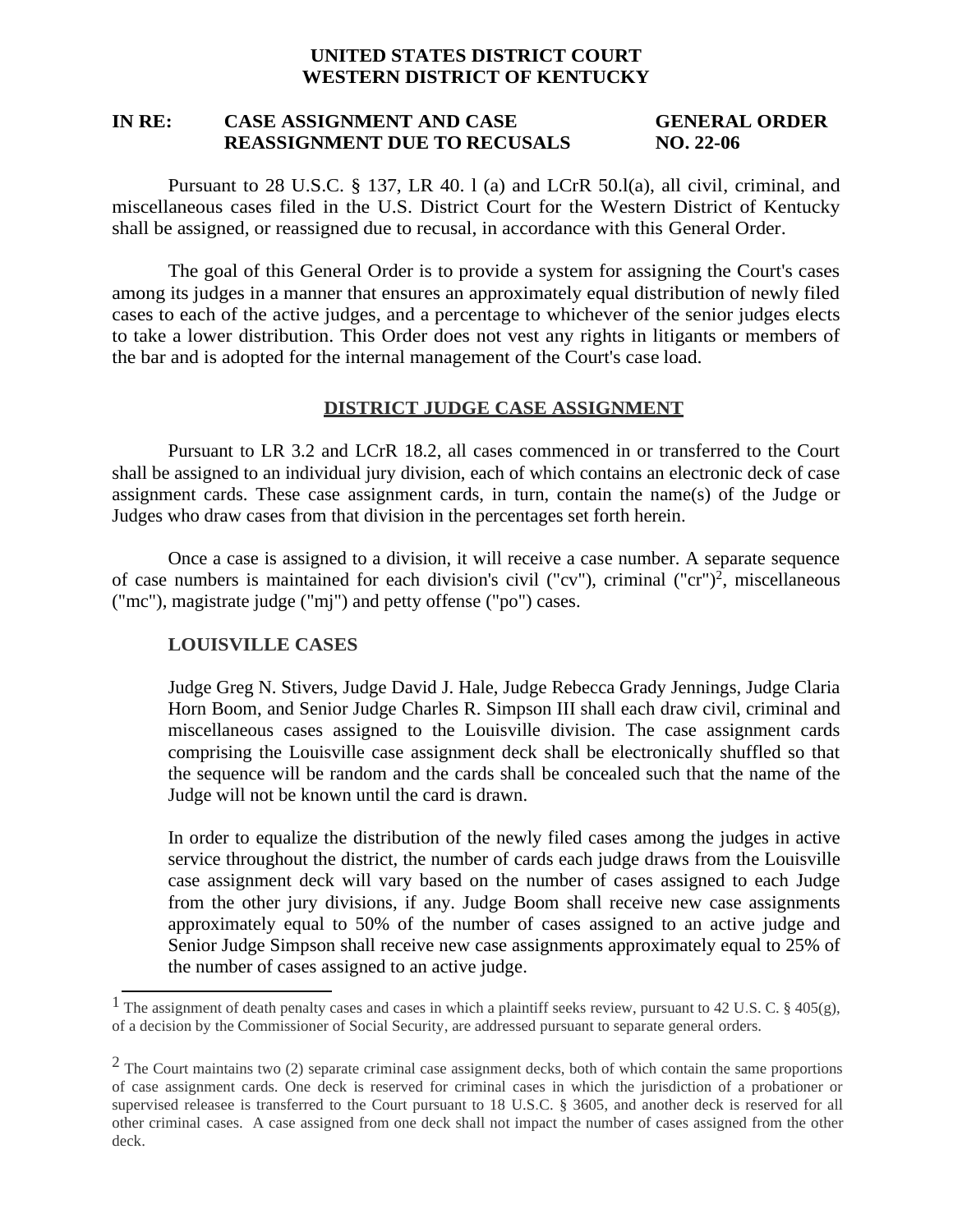Should the Judge assigned to a case recuse, that case shall be randomly reassigned to another Judge who draws cases from the Louisville division.

### **BOWLING GREEN CASES**

Judge Greg N. Stivers  $= 100\%$ 

Should Judge Stivers recuse in a case, it shall be reassigned to Judge Beaton.

### **OWENSBORO CASES**

Judge Joseph H. McKinley, Jr.  $=100\%$ 

Should Judge McKinley recuse in a case, it shall be reassigned to Judge Beaton.

# **PADUCAH CASES**

Judge Benjamin J. Beaton  $=100\%$ 

Should Judge Beaton recuse in a case, it shall be reassigned to Judge Stivers.

Should the recusal process outlined in this Order be exhausted, the Chief Judge will determine reassignment.

#### **MAGISTRATE JUDGE CASE REFERALS AND ASSIGNMENT**

### **Civil, Criminal and Miscellaneous Cases**

A District Judge may refer a matter to a Magistrate Judge either directly or by way of a Magistrate Judge referral deck. The Magistrate Judge referral decks for civil, criminal and miscellaneous cases shall include Magistrate Judge cards that are apportioned among the Magistrate Judges as set forth below. The decks will be periodically adjusted to reflect all referrals made to the Magistrate judges, whether through the referral deck or directly.

#### **LOUISVILLE CASES**

Civil and miscellaneous case referrals shall be randomly divided as follows:

Louisville Magistrate Judges  $=50\%$  each

Criminal case referrals shall be randomly, but evenly, divided among the Louisville Magistrate Judges.

### **BOWLING GREEN CASES**

Bowling Green Magistrate Judge  $=100\%$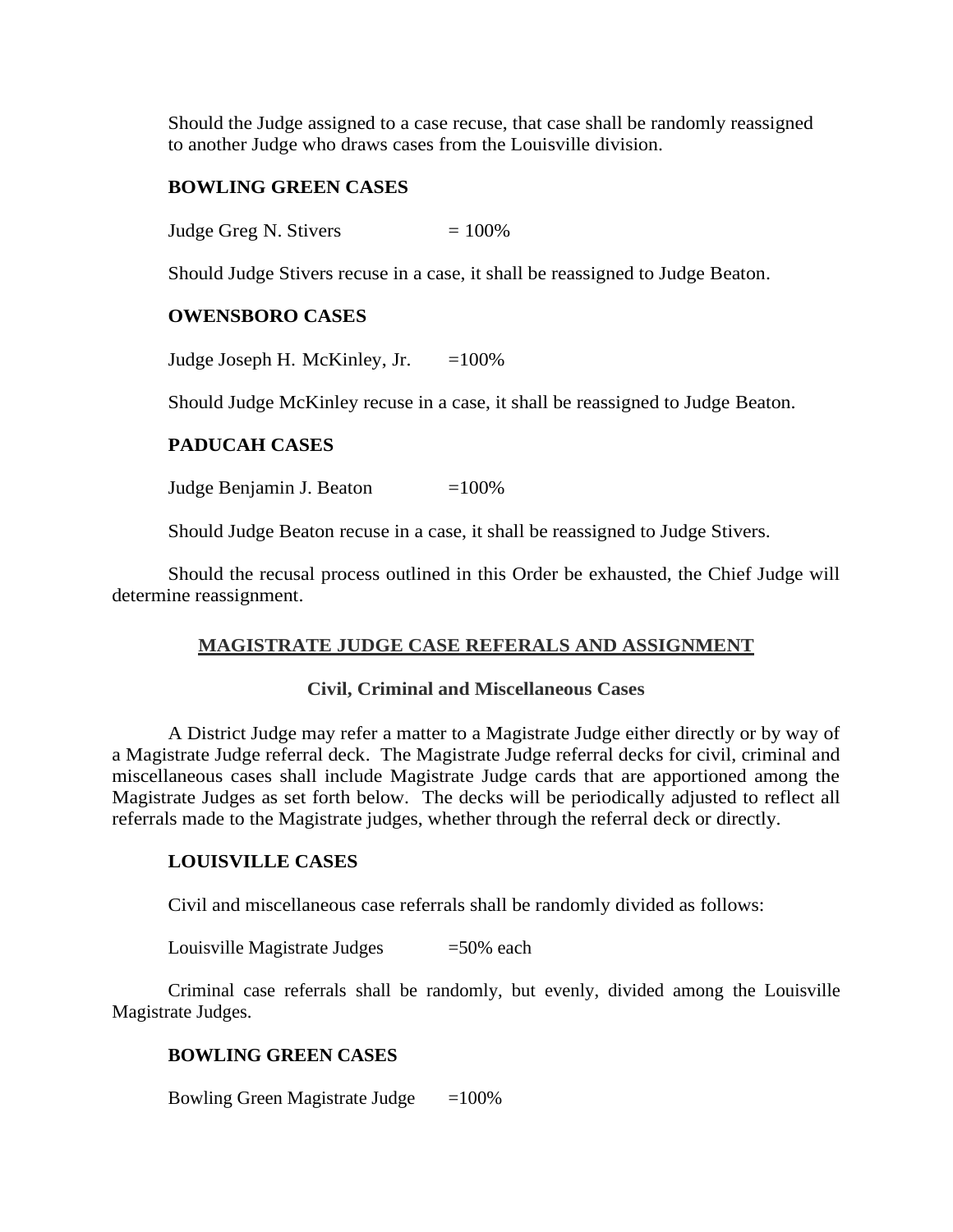### **OWENSBORO CASES**

Bowling Green Magistrate Judge  $=100\%$ 

### **PADUCAH CASES**

Paducah Magistrate Judge  $=100\%$ 

Any reference, and the scope thereof, whether made directly or through the Magistrate Judge referral deck, shall be solely within the discretion of the District Judge to whom the case is assigned.

#### **Misdemeanor Cases**

Upon the filing of an information, complaint or violation notice, or the return of an indictment, all misdemeanor cases shall generally be assigned to a Magistrate Judge who shall proceed in accordance with the provisions of 18 U.S.C. § 340l and Fed. R. Crim. P. 58. Such cases shall be assigned to an individual jury division at which time it will receive either an "mj" case number if it involves a Class A misdemeanor or "po" case number if it involves a Class B misdemeanor. Such cases are to be assigned to a Magistrate Judge as follows:

## **LOUISVILLE CASES, INCLUDING FT. KNOX CASES**

Whichever Louisville Magistrate Judge has designated criminal duty at the time of filing.

## **BOWLING GREEN CASES**

Bowling Green Magistrate Judge= 100%

### **OWENSBORO CASES**

Bowling Green Magistrate Judge= 100%

## **PADUCAH CASES, INCLUDING FT. CAMPBELL CASES**

Paducah Magistrate Judge= 100%